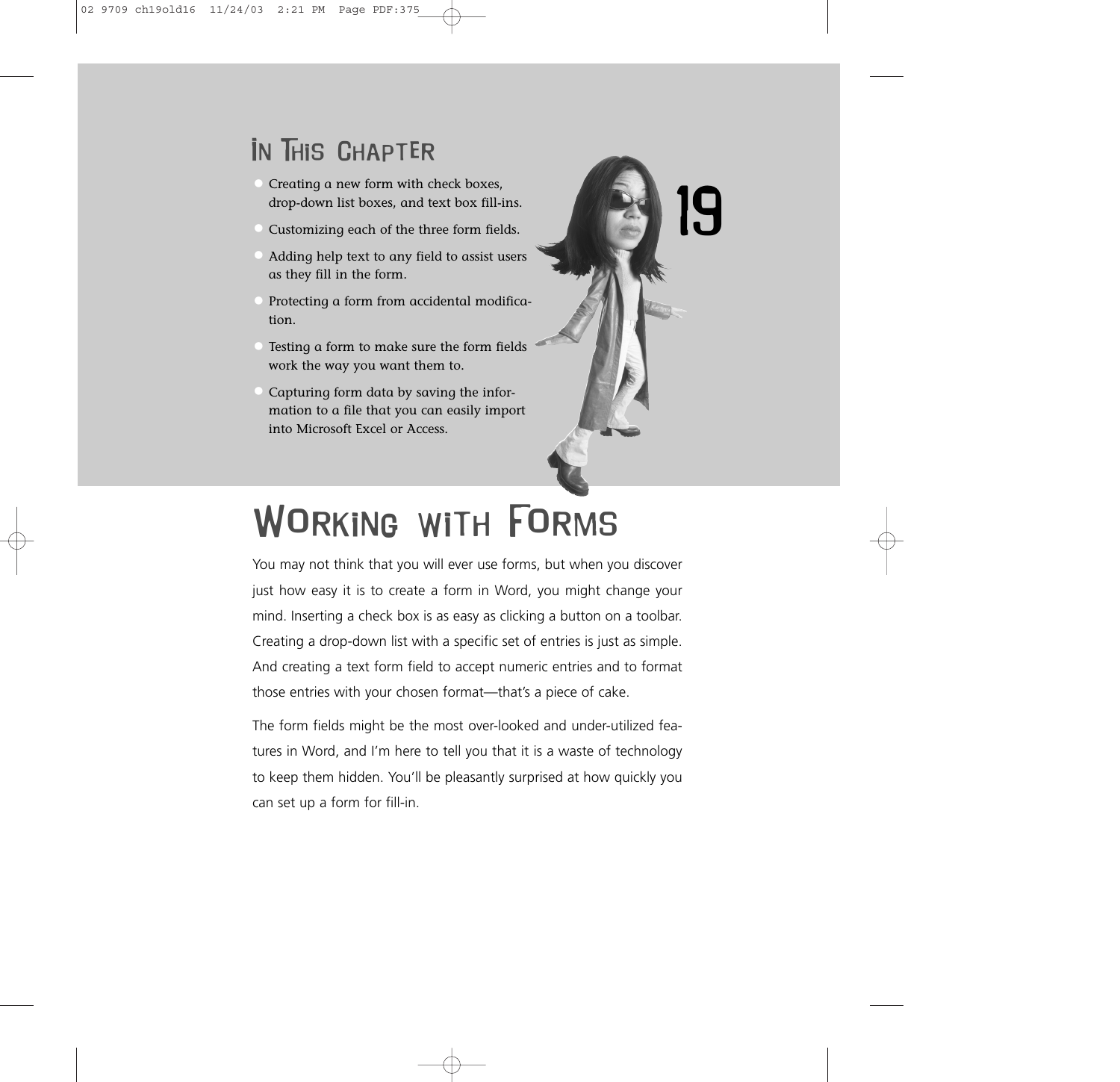## **Creating a New Form**

Using Word's fields and the Forms toolbar, you can create forms that will be printed and filled out, or those that will be filled out in Word. The advantage of an electronic copy is that you can distribute it via email or through a corporate intranet. If you do plan to print the form so that it can be filled out later, make sure you allow enough room for a written response.

Before you start creating the form, take a few minutes to sketch out how you want your form to look. Consider whether you want to create your form in a table. Tables offer many advantages. Namely, you can format and customize each table cell to suit your needs. Long descriptions can be wrapped within the confines of a table cell, instead of sprawling across the line. Remember, you can turn off the table lines so they don't appear onscreen or when you print the form. See Chapter 9, "Creating and Formatting Tables," for more information on Word tables.

### **Creating a New Template**

A form is really a form template, so the first step is to create a new template. You can create a template from scratch (blank document), or you can use one of the predefined Word templates as a starting point. For example, you might decide to start with one of Word's memo templates and then modify it for your use.

Follow these steps to create a new template:

- 1. Choose **File**, **New**. The New Document task pane appears (see Figure 19.1).
- 2. Choose **On my computer** in the Templates section to display the Templates dialog box (see Figure 19.2).
- 3. To start a template from scratch, select **Blank Document** in the General tab. Otherwise, select the template you want to use as a starting point.
	-
- 4. Select **Template** in the Create New section.
- 5. Click **OK**. Word opens the new template in a document window. At this point, the template has a default name, so you should save it with a more descriptive name right away.



Documents," you have already seen some of the predefined templates.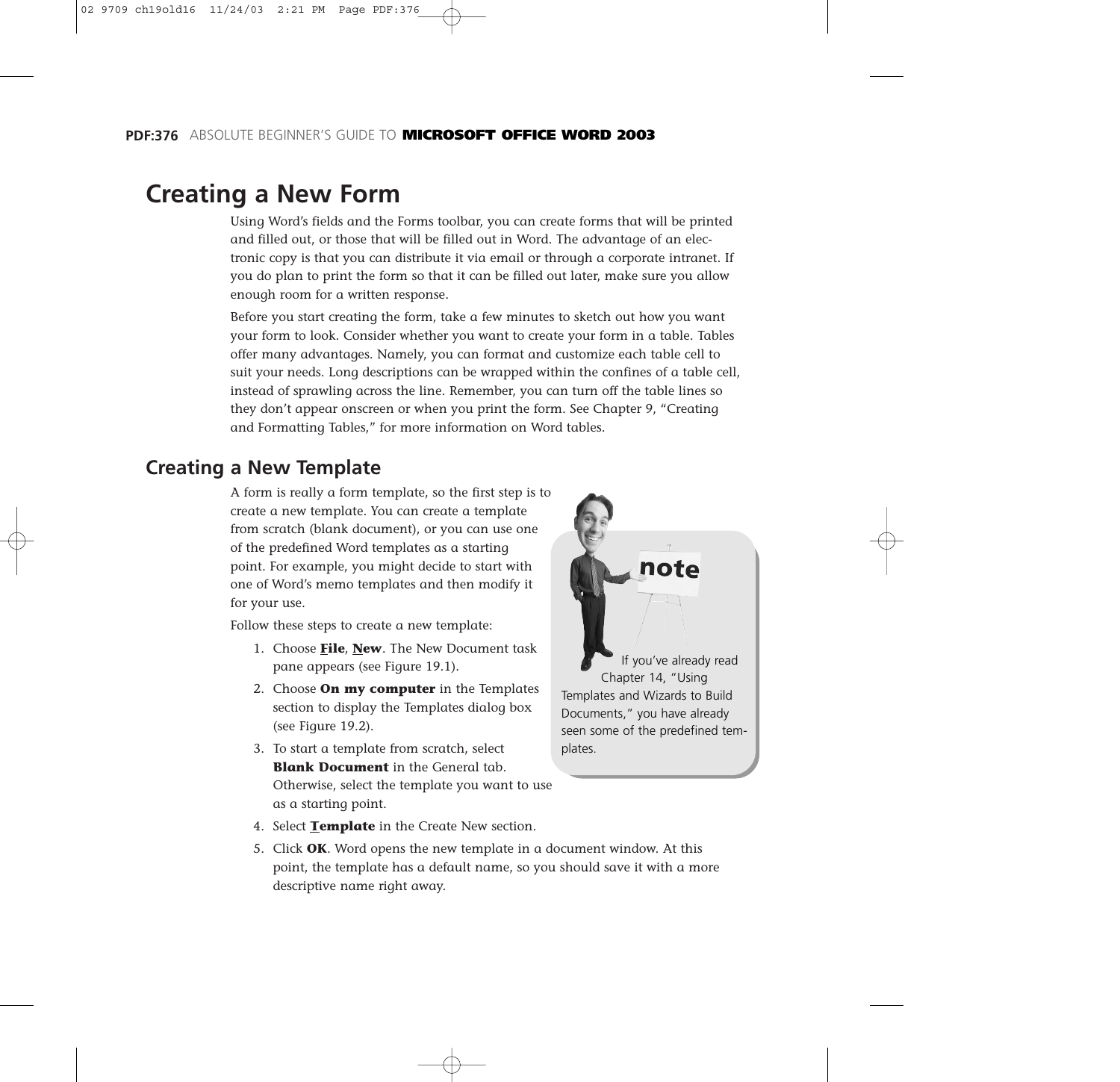



Start from scratch Click a tab to view more templates



### **Turning on the Forms Toolbar**

The next step is to turn on the Forms toolbar, which contains buttons for inserting items into a form. Right-click a toolbar and choose **Forms**. The Forms toolbar appears (see Figure 19.3).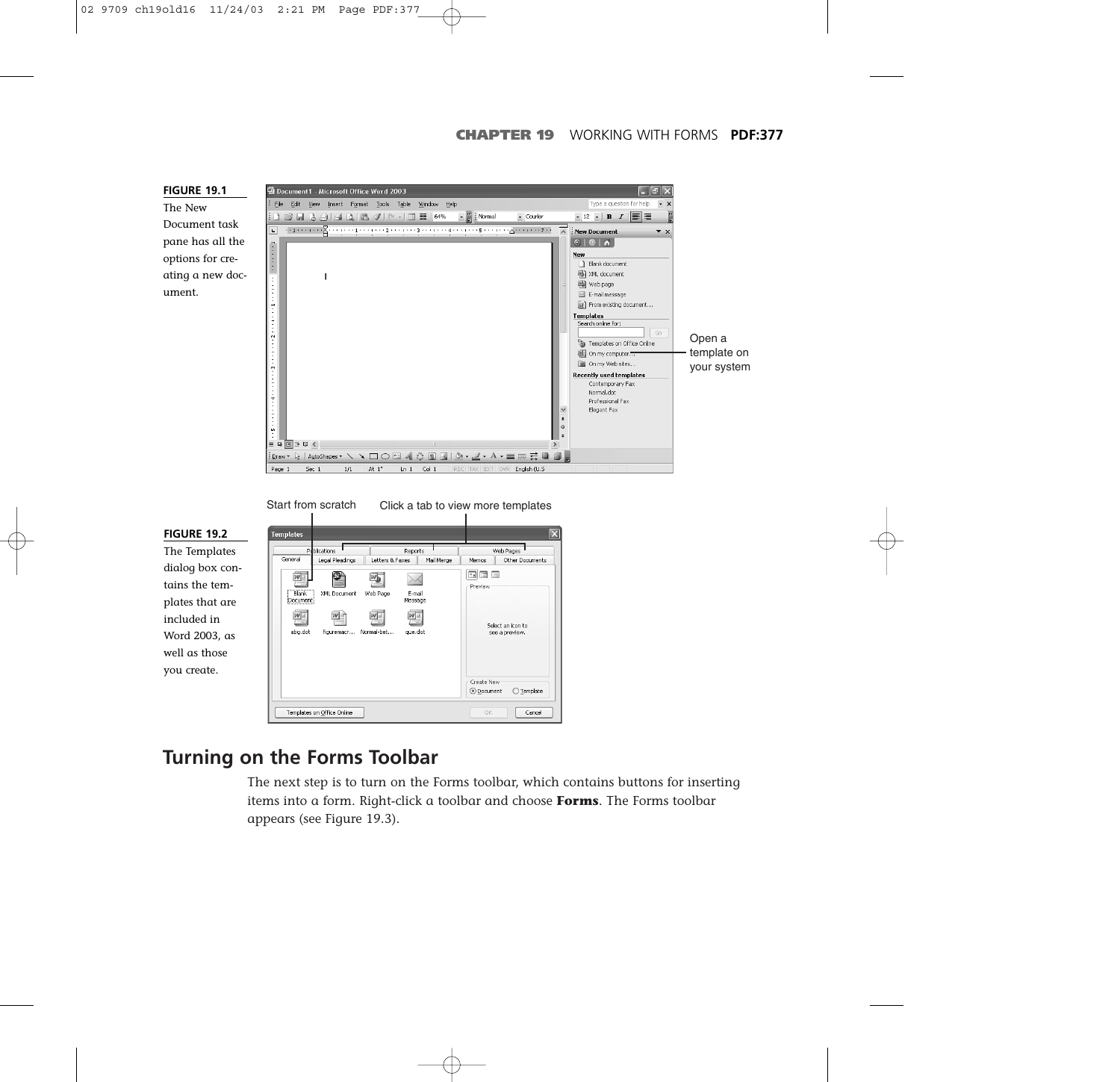#### **PDF:378** ABSOLUTE BEGINNER'S GUIDE TO **MICROSOFT OFFICE WORD 2003**



The next step is to add form fields. You can incorporate the following types of fields in a form:

- **Check boxes**—For simple yes or no questions.
- **Drop-down lists**—People love these. Choosing from a list of options is preferable to typing an entry. You can include up to 25 items in a drop-down list.
- **Text form fields**—These items can hold an infinite amount of information, or only a certain number of characters. You have lots of options for customizing the input, including using correct date formats.

#### **Adding Check Boxes**

Because the check box is the first field you will insert, take a few minutes to make necessary changes to the text. Add any headings or explanations, remove things you don't want, and adjust the formatting if necessary. Whenever you're ready, make sure you position the insertion point before you insert the check box field.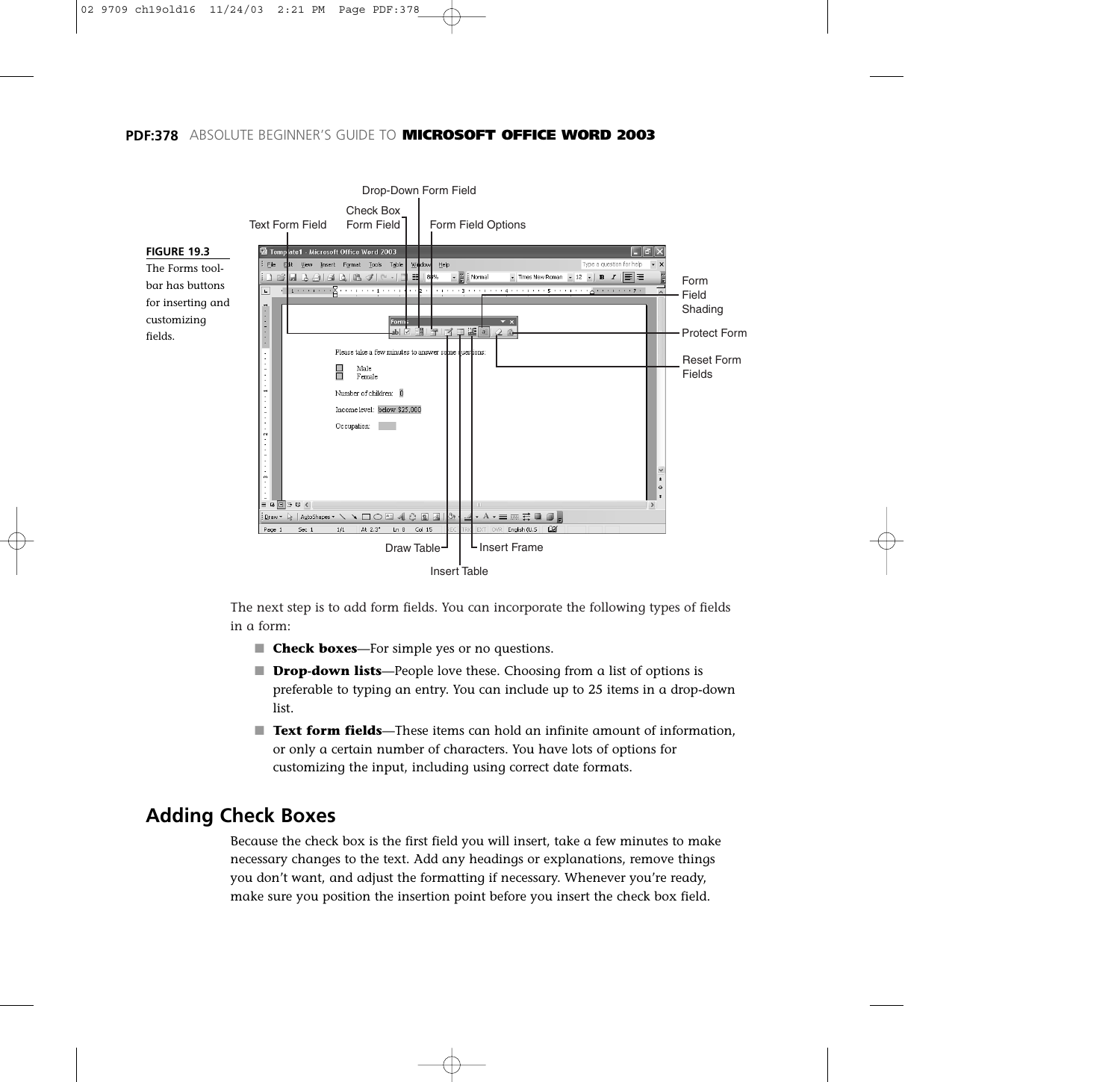To insert a check box, do the following:

- 1. Type any text that you want to precede the check box.
- 2. Place the insertion point where you want the check box to appear. In Normal view, use the **spacebar** or **Tab** key to move over a bit. In Print Layout or Web Layout view, double-click in the document window.
- $\overline{\vee}$
- 3. Click the **Check Box Form Field** button to insert a check box field (see Figure 19.4).

| <b>FIGURE 19.4</b> | Template1 - Microsoft Office Word 2003                                                                                                                                                                                                                                                                                                                                                                                                                  |  |
|--------------------|---------------------------------------------------------------------------------------------------------------------------------------------------------------------------------------------------------------------------------------------------------------------------------------------------------------------------------------------------------------------------------------------------------------------------------------------------------|--|
| Form fields have   | File<br>Type a question for help<br>Window Help<br>Edit View<br>Insert Format Tools<br>Table                                                                                                                                                                                                                                                                                                                                                            |  |
| a gray back-       | $\frac{1}{\sqrt{2}}$ : Normal<br>▼ Times New Roman ▼ 12 ▼   B $I$   $\equiv$   $\equiv$<br>$ 1\hspace{.04cm}1\hspace{.04cm}1\hspace{.04cm}1\hspace{.04cm}1\hspace{.04cm}1\hspace{.04cm}1\hspace{.04cm}1\hspace{.04cm}1\hspace{.04cm}1\hspace{.04cm}1\hspace{.04cm}1\hspace{.04cm}1\hspace{.04cm}1\hspace{.04cm}1\hspace{.04cm}1\hspace{.04cm}1\hspace{.04cm}1\hspace{.04cm}1\hspace{.04cm}1\hspace{.04cm}1\hspace{.04cm}1\hspace{.04cm$<br>$\mathbf{L}$ |  |
| ground to make     | $\overline{\phantom{a}}$                                                                                                                                                                                                                                                                                                                                                                                                                                |  |
| them easier to     | Forms,<br>abl 区 面 图 区 口 题 2 台<br>$\overline{a}$                                                                                                                                                                                                                                                                                                                                                                                                         |  |
| see.               | Please take a few minutes to answer some questions:<br>Female<br>$\sim$                                                                                                                                                                                                                                                                                                                                                                                 |  |
|                    |                                                                                                                                                                                                                                                                                                                                                                                                                                                         |  |

Check box field

4. With the form field still selected, click the **Form Field Options** button to open the Check Box Form Field Options dialog box (see Figure 19.5). You can also double-click the field to open this Options dialog.

|                    |                                               |          | Adjust the size here |                                                               |  |
|--------------------|-----------------------------------------------|----------|----------------------|---------------------------------------------------------------|--|
| <b>FIGURE 19.5</b> | <b>Check Box Form Field Options</b>           |          |                      |                                                               |  |
| You can cus-       | Check hox size                                |          |                      |                                                               |  |
| tomize check       | ⊕¦ <u>A</u> uto∣                              | Exactly: | 10 <sub>pt</sub>     | $\stackrel{\scriptscriptstyle\wedge}{\scriptscriptstyle\vee}$ |  |
| boxes in the       | Default value                                 |          |                      |                                                               |  |
| Check Box Form     | (•) Not checked                               | Checked  |                      |                                                               |  |
| Field Options      |                                               |          |                      |                                                               |  |
| dialog box.        | Run macro on<br>Entry:<br>$\checkmark$        | Exit:    | $\checkmark$         |                                                               |  |
|                    | Field settings                                |          |                      |                                                               |  |
|                    | Bookmark:                                     | Check1   |                      |                                                               |  |
|                    | $\vee$ Check box enabled<br>Calculate on exit |          |                      |                                                               |  |
|                    | Add Help Text                                 |          | OK                   | Cancel                                                        |  |

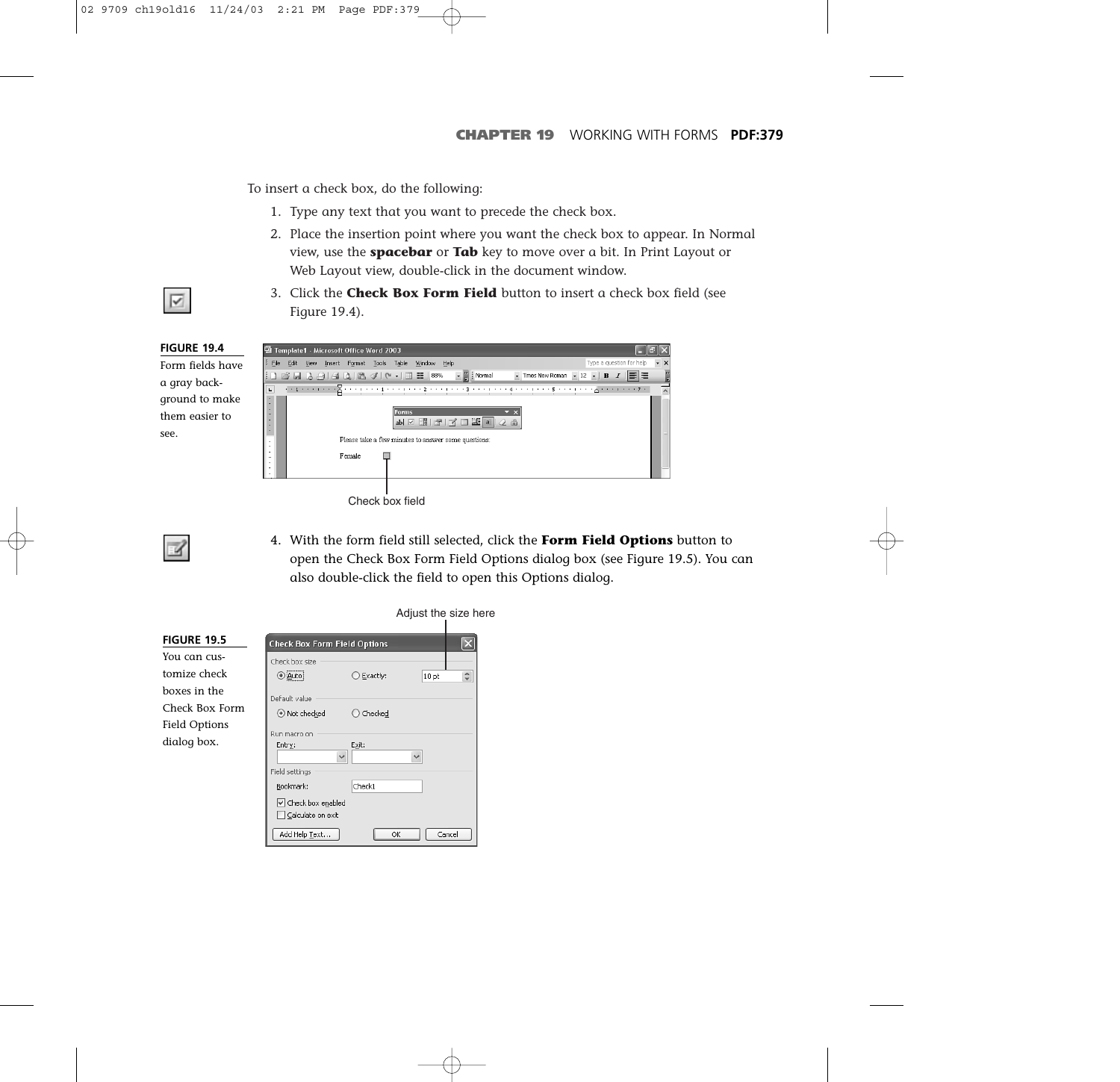- 5. If you want a check box selected by default, choose **Checked** in the Default value section.
- 6. To make a check box larger or smaller, choose **Exactly** and then select a value in the drop-down list.
- 7. Click **OK** when you're done.

### **Including Drop-Down Fields**

Drop-down fields are popular because they allow the user to select from a list, rather than having to type something in. Form creators like them because they limit the responses to a specific list, which makes it easier to compile and organize the information.

To insert a drop-down field, follow these steps:

- 1. Type any text that you want to precede the drop-down field.
- 2. Place the insertion point where you want the check box to appear. In Normal view, use the **spacebar** or **Tab** key to move over a bit. In Print Layout or Web Layout view, double-click in the document window.

## **tip**

The shading that you see on the form fields is there to make it easier for users to see which items need to be filled in. It differentiates the fields from the rest of the text. This shad-

ing appears only onscreen, so it won't print. Click the **Form Field Shading** button to turn the onscreen shading on and off.

If you would like to apply shading to any part of your form that will print, do it through the Borders and Shading options (see the section titled "Adding a Fill" in Chapter 11, "Working with Graphics," for more information on shading).



3. Click the **Drop-Down Form Field** button to insert a check box field (see Figure 19.6).

| <b>FIGURE 19.6</b> | Template1 - Microsoft Office Word 2003                                                                                                                                                                                                                                                                                                                                                                                                                                                                                                        |                  |
|--------------------|-----------------------------------------------------------------------------------------------------------------------------------------------------------------------------------------------------------------------------------------------------------------------------------------------------------------------------------------------------------------------------------------------------------------------------------------------------------------------------------------------------------------------------------------------|------------------|
| A new drop-        | Type a question for help<br>File<br>Window Help<br>Edit<br>Table<br>Tools<br>View<br>Insert<br>Format<br>$\sim$ $\frac{1}{6}$ : Normal<br>- Times New Roman - 12 - B $I$<br>$\begin{picture}(130,10) \put(0,0){\line(1,0){10}} \put(15,0){\line(1,0){10}} \put(15,0){\line(1,0){10}} \put(15,0){\line(1,0){10}} \put(15,0){\line(1,0){10}} \put(15,0){\line(1,0){10}} \put(15,0){\line(1,0){10}} \put(15,0){\line(1,0){10}} \put(15,0){\line(1,0){10}} \put(15,0){\line(1,0){10}} \put(15,0){\line(1,0){10}} \put(15,0){\line($<br>IE E<br>Æ. | $\cdot$ $\times$ |
| down form field    | $\mathbf{L}$                                                                                                                                                                                                                                                                                                                                                                                                                                                                                                                                  |                  |
| has been           | $\blacksquare$<br>$\overline{\phantom{a}}$<br>$\overline{\phantom{a}}$                                                                                                                                                                                                                                                                                                                                                                                                                                                                        |                  |
| inserted.          | Forms<br>a,<br>$ab \times \boxed{3} \times 3 = 3$<br>$\overline{\phantom{a}}$<br>$\sim$<br>Please take a few minutes to answer some questions:<br>Female<br>$\overline{\phantom{a}}$<br>Male<br>$\overline{\phantom{a}}$<br>Number of children:<br>$\overline{\phantom{a}}$                                                                                                                                                                                                                                                                   |                  |
|                    | $\overline{\phantom{a}}$                                                                                                                                                                                                                                                                                                                                                                                                                                                                                                                      |                  |

Drop-down form field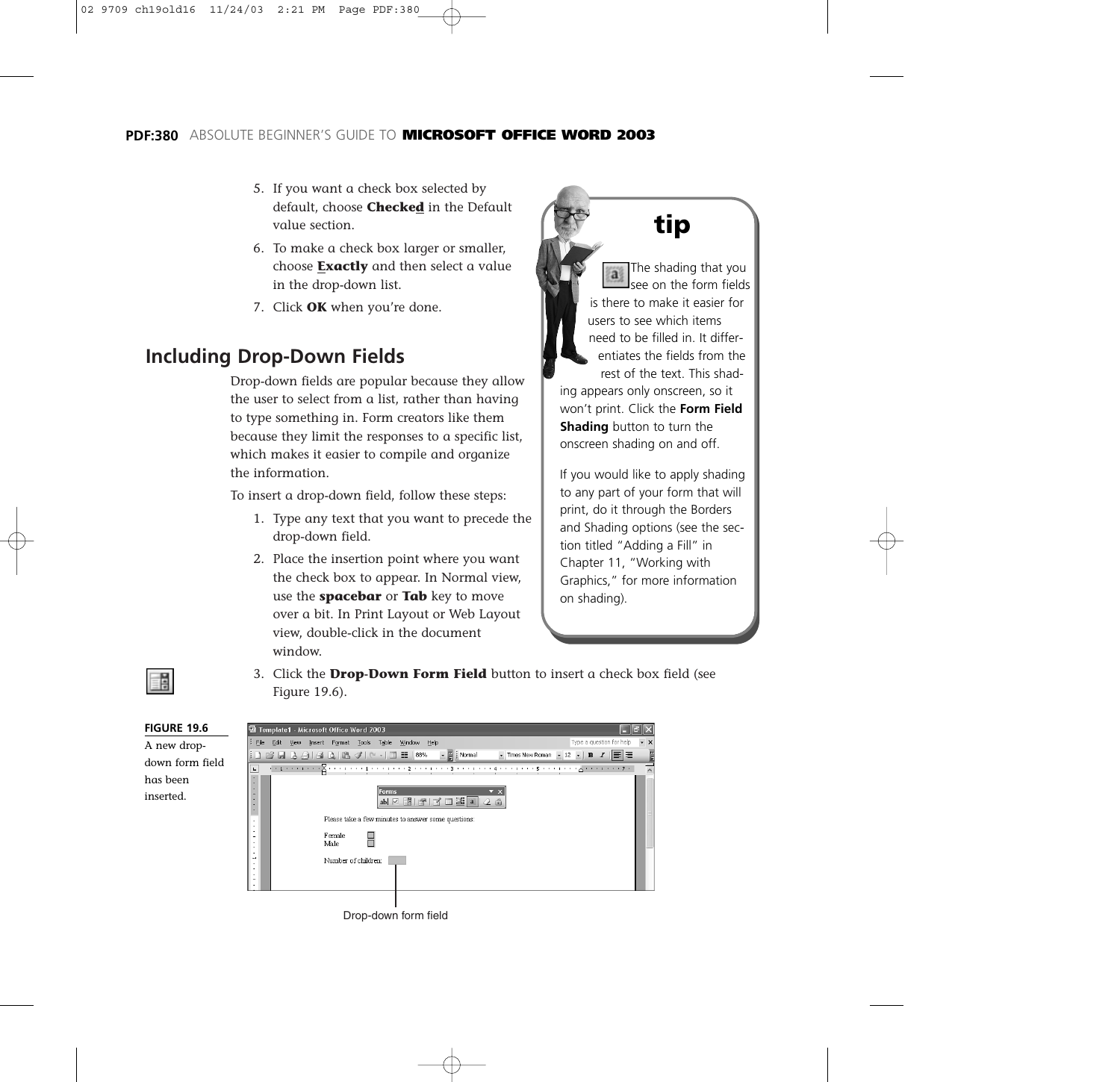4. With the form field still selected, click the **Form Field Options** button to open the Drop-Down Form Field Options dialog box (see Figure 19.7). You can also double-click the field to open this Options dialog.

Type the list items here

| <b>FIGURE 19.7</b> | <b>Drop-Down Form Field Options</b>         |
|--------------------|---------------------------------------------|
| You can type       | Drop-down item:<br>Items in drop-down list: |
| your list of       |                                             |
| entries and oth-   | Add >><br>Move                              |
| erwise customize   | Remove                                      |
| the drop-down      | Run macro on                                |
| form field in the  | Exit:<br>Entry:                             |
| Drop-Down          | $\checkmark$                                |
| Form Field         | Field settings                              |
| Options dialog     | Bookmark:<br>Dropdown2                      |
| hox.               | Drop-down enabled<br>Calculate on exit      |
|                    | Add Help Text<br>Cancel<br>OK               |

Ÿ

- 5. Type the first entry in the **Drop-down item** text box and then choose **Add** to include it in the list.
- 6. Continue typing items until you have everything you need. You can place up to 25 items in a list (see Figure 19.8).

|                                                                                   |                                                                                                 | Zero is the default                                                 |                                              |
|-----------------------------------------------------------------------------------|-------------------------------------------------------------------------------------------------|---------------------------------------------------------------------|----------------------------------------------|
| <b>FIGURE 19.8</b>                                                                | <b>Drop-Down Form Field Options</b>                                                             | $ \mathsf{x} $                                                      |                                              |
| Arrange the<br>entries in the<br>order you want<br>them to appear<br>in the drop- | Drop-down item:<br>44 bbA<br>Remove<br>Run macro on                                             | Items in drop-down list:<br>+<br>2<br>Move<br>3<br>4<br>5<br>Over 5 | Move up in the list<br>Move down in the list |
| down list.                                                                        | Entry:<br>$\checkmark$<br>Field settings<br>Bookmark:<br>Drop-down enabled<br>Calculate on exit | Exit:<br>Dropdown1                                                  | List items in order                          |
|                                                                                   | Add Help Text                                                                                   | OK<br>Cancel                                                        |                                              |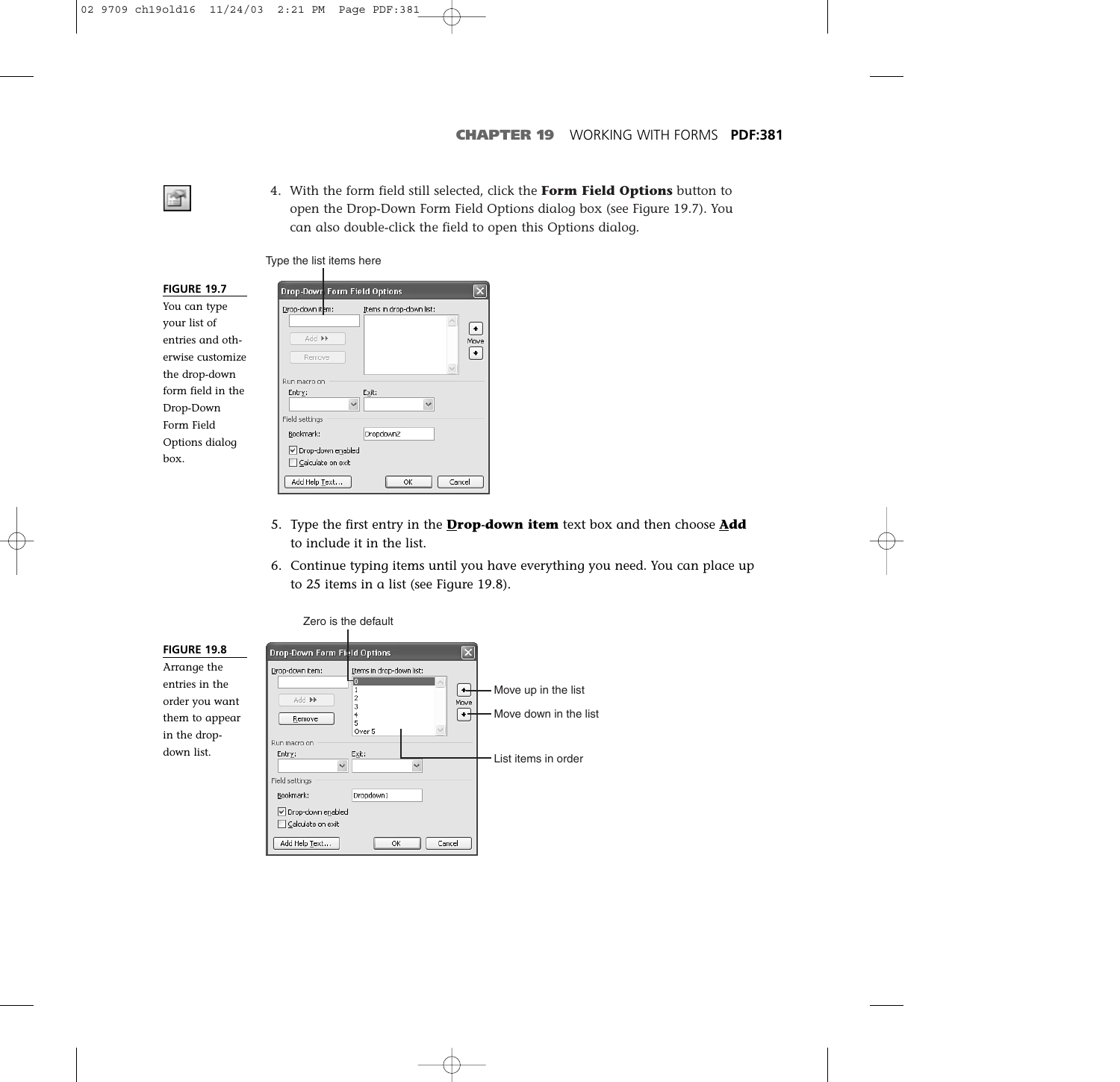- 7. If you want to rearrange the list, select an entry and click the **Move** arrows.
- 8. Click **OK** when you're done. Word inserts a drop-down form field in the template (see Figure 19.9).

By default, the first entry in the list will be displayed in the drop-down form field. To make your forms more convenient for people to use, place the most common answer first, so it appears in the drop-down list box. Because this is often the correct answer, most people can skip that drop-down list and move on to the next.



### **Inserting Text Form Fields**

ab

The text form fields offer the most flexibility, so you'll probably end up using them quite a bit. You can limit the number of characters that someone can type in, and you have lots of control over how the text looks in the field.

Let me give you a couple of examples. Say you want someone to fill in a value. You can pick a format for the numbers, and when the user types in a value, Word will apply the selected format to the number.

To insert a text form field, do the following:

- 1. Type any text that you want to precede the text form field.
- 2. Place the insertion point where you want the check box to appear. In Normal view, use the **spacebar** or **Tab** key to move over a bit. In Print Layout or Web Layout view, double-click in the document window.
- 3. Click the **Text Form Field** button to insert a text form field (see Figure 19.10).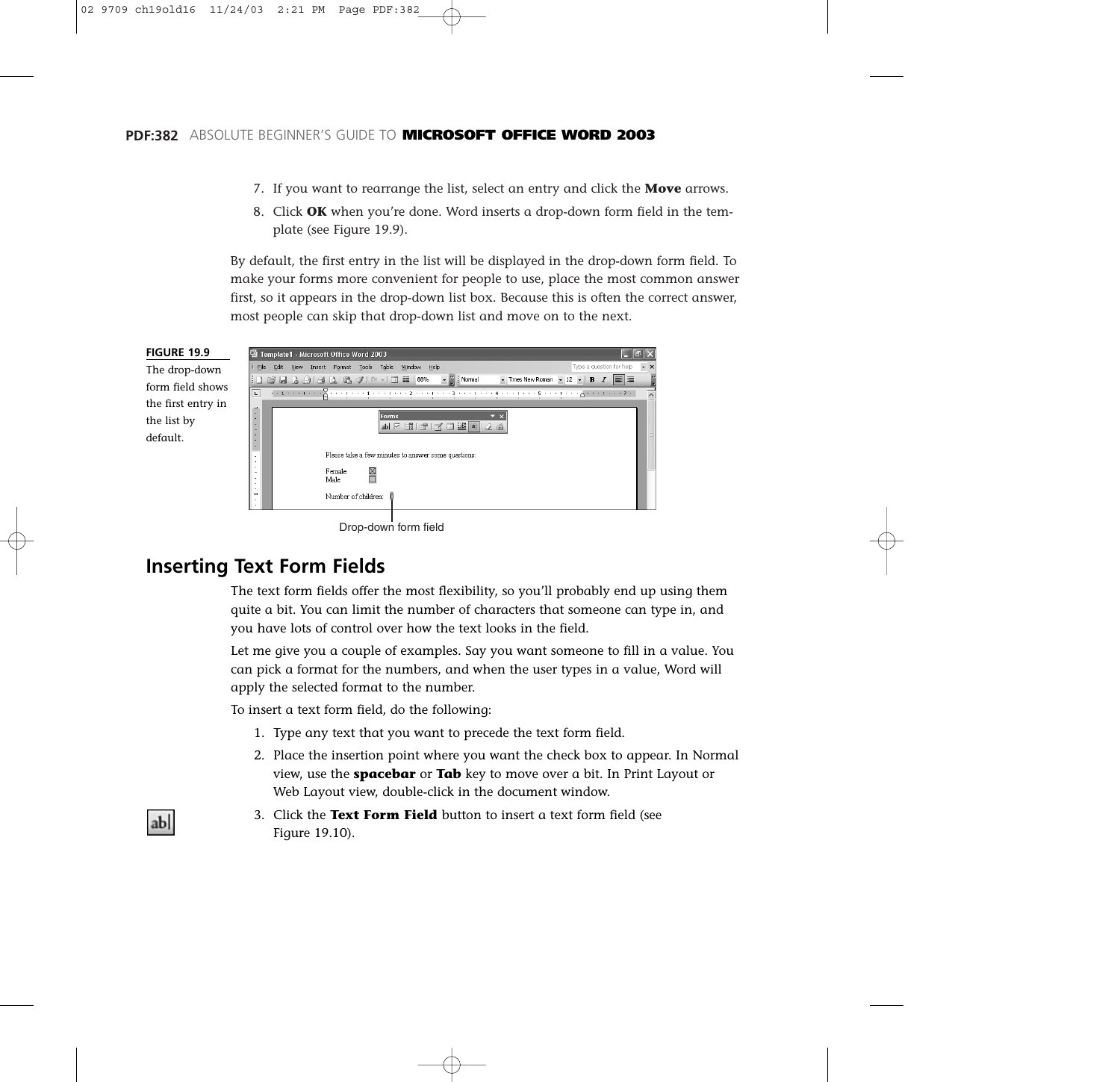

4. With the form field still selected, click the **Form Field Options** button to open the Text Form Field Options dialog box (see Figure 19.11). You can also double-click the field to open this Options dialog.

Select the type of entry here

| <b>FIGURE 19.11</b>                                                                                                                      | <b>Text Form Field Options</b>                                                                                                    |                                                                                                           | $\vert \mathsf{x} \vert$ |                             |
|------------------------------------------------------------------------------------------------------------------------------------------|-----------------------------------------------------------------------------------------------------------------------------------|-----------------------------------------------------------------------------------------------------------|--------------------------|-----------------------------|
| Specify how<br>information is<br>formatted when<br>entered into a<br>text form field<br>in the Text Form<br>Field Options<br>dialog box. | Text form field<br>Type:<br>Regular text<br>Maximum length:<br>Unlimited<br>Run macro on<br>Entry:<br>Field settings<br>Bookmark: | Default text:<br>$\checkmark$<br>Text format:<br>$\div$<br>Exit:<br>$\checkmark$<br>$\checkmark$<br>Text1 | $\checkmark$             | -Enter a default entry here |
|                                                                                                                                          | $\boxed{\checkmark}$ Fill-in enabled<br>Calculate on exit<br>Add Help Text                                                        | OK                                                                                                        | Cancel                   |                             |

- 5. Select the type of entry from the **Type** drop-down list. When you do, the other dialog box options change so you can customize that particular type of entry.
- 6. Using the dialog box options, decide how you want the entry to appear. For example, if you selected **Number** as the entry type, enter a default value to appear in the text field. Select a format for the number if you like.
- 7. Click **OK** when you're done.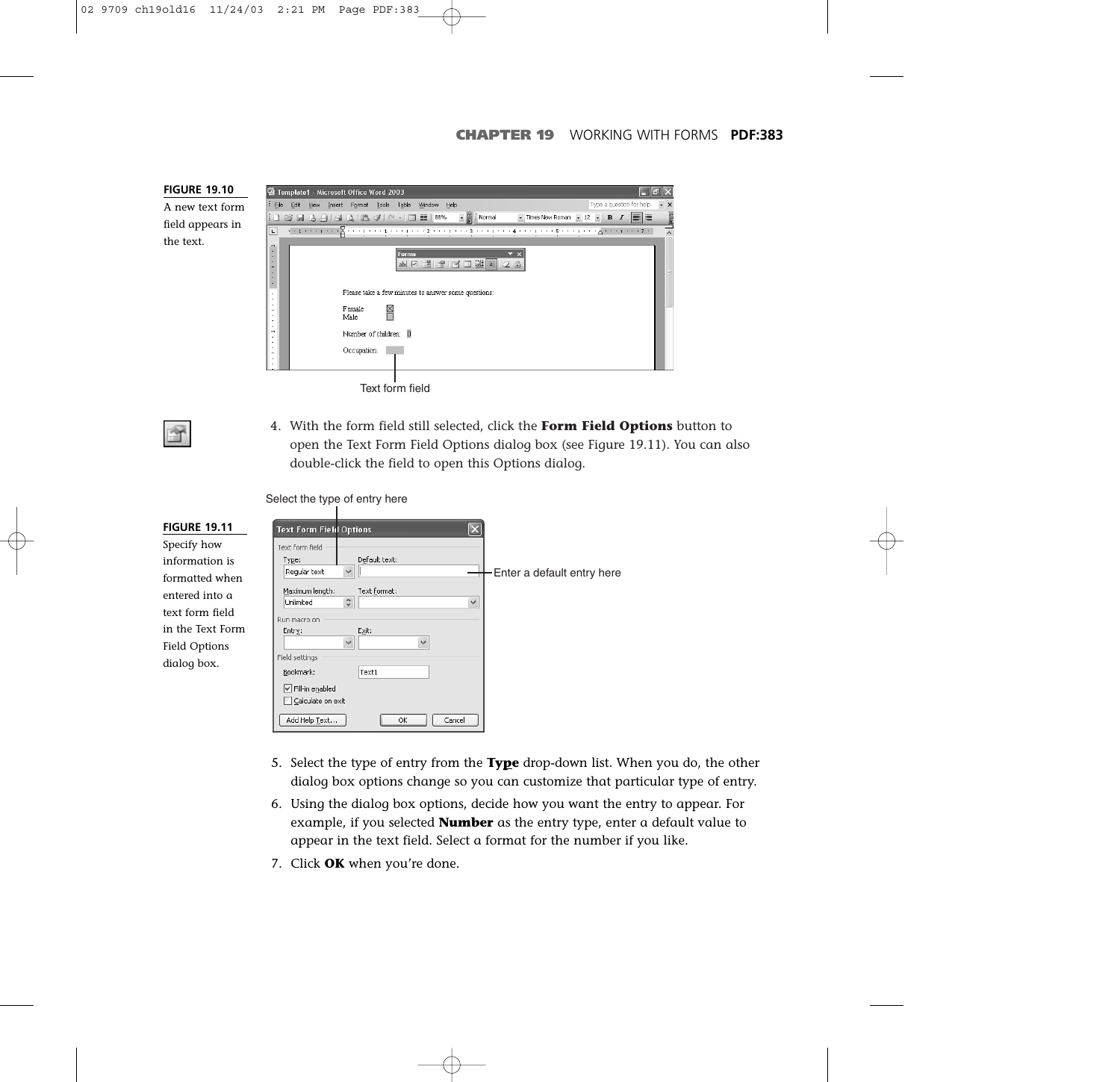### **Adding Help Text to a Form Field**

Adding help text to a field is the easiest way to make sure the entries are correct and consistent. If there is any question about how a question should be answered, go ahead and add some help text. The people who fill out the forms will thank you for it. You can type an explanatory message that will appear on the status bar or in a help window when you press F1.

You can add help text to any of the three form fields: check box, drop-down list, or text form. You can set up the help text to appear on the status bar, or, for longer explanations, you can create



If you want the current date and/or time entered whenever someone fills in a form, insert a text form field and then choose **Current date** or **Current time** in the **Type** drop-down list. Those two fields really come in handy when you work with timesensitive information.

a help message box that appears when the user presses F1.

To add help text to a field, follow these steps:

**Port** 

- 1. Double-click the form field, or select the field and click the **Form Field Options** button.
- 2. In the Options dialog box, choose **Add Help Text** to display the Form Field Help Text dialog box (see Figure 19.12).



3. Click in the **Type your own** message box and then type the text you want to appear on the status bar. You might need to enter text a few times to get an idea of how much will fit on the status bar.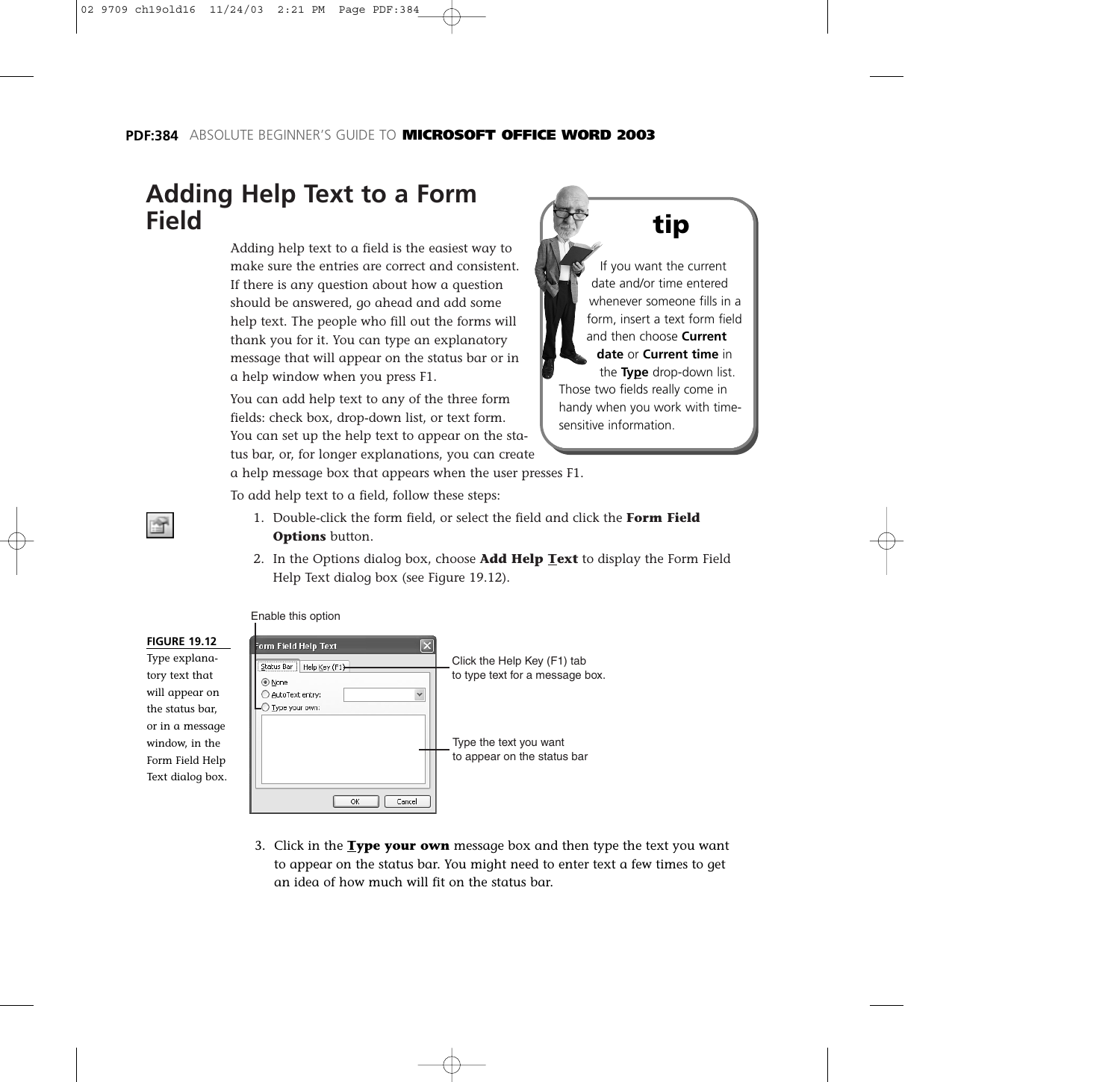4. If you need more room, or if you would prefer to display the instructions in a message box, click the **Help Key (F1)** tab and type text for a message box. When the user selects a field and presses F1, a Help message box will appear (see Figure 19.13).

| <b>FIGURE 19.13</b> | Help                                                                     |
|---------------------|--------------------------------------------------------------------------|
| The Help mes-       | Help                                                                     |
| sage box can        | Make sure to check the latest rates before entering this<br>information. |
| hold more infor-    |                                                                          |
| mation than the     |                                                                          |
| status line.        |                                                                          |

## **Protecting and Saving a Form**

When you distribute a form electronically, you don't want the users to accidentally change the form as they fill it in. To prevent accidental changes, you can protect the form. The key is to remember that before you can make changes to your form, you have to unprotect it.

Follow these steps to protect a form:

- 1. Click the **Protect Form** button on the Forms toolbar. The form is now protected. You, or anyone else, cannot make any changes at this point.
- 2. Click the **Save** button on the toolbar (or press **Ctrl+S**) to save the protected form.

To unprotect a form, click the **Protect Form** button on the Forms toolbar. The form is now unprotected. You are now free to continue making changes to the text and form fields.

For a higher level of security, protect the document using the options on the Protect Document task pane. You can assign a password so that only those users who know the password can remove the protection.

To protect a form using a password, follow these steps:

- 1. Choose **View**, **Task Pane** (**Ctrl+F1**) to display the task pane.
- 2. Click the **Other Task Panes** arrow (next to the task pane's Close button) to open the list of task panes.
- 3. Choose **Protect Document**.
- 4. Enable the **Allow only this type of editing in the document** check box.
- 5. Open the drop-down list and choose **Filling in Forms**.

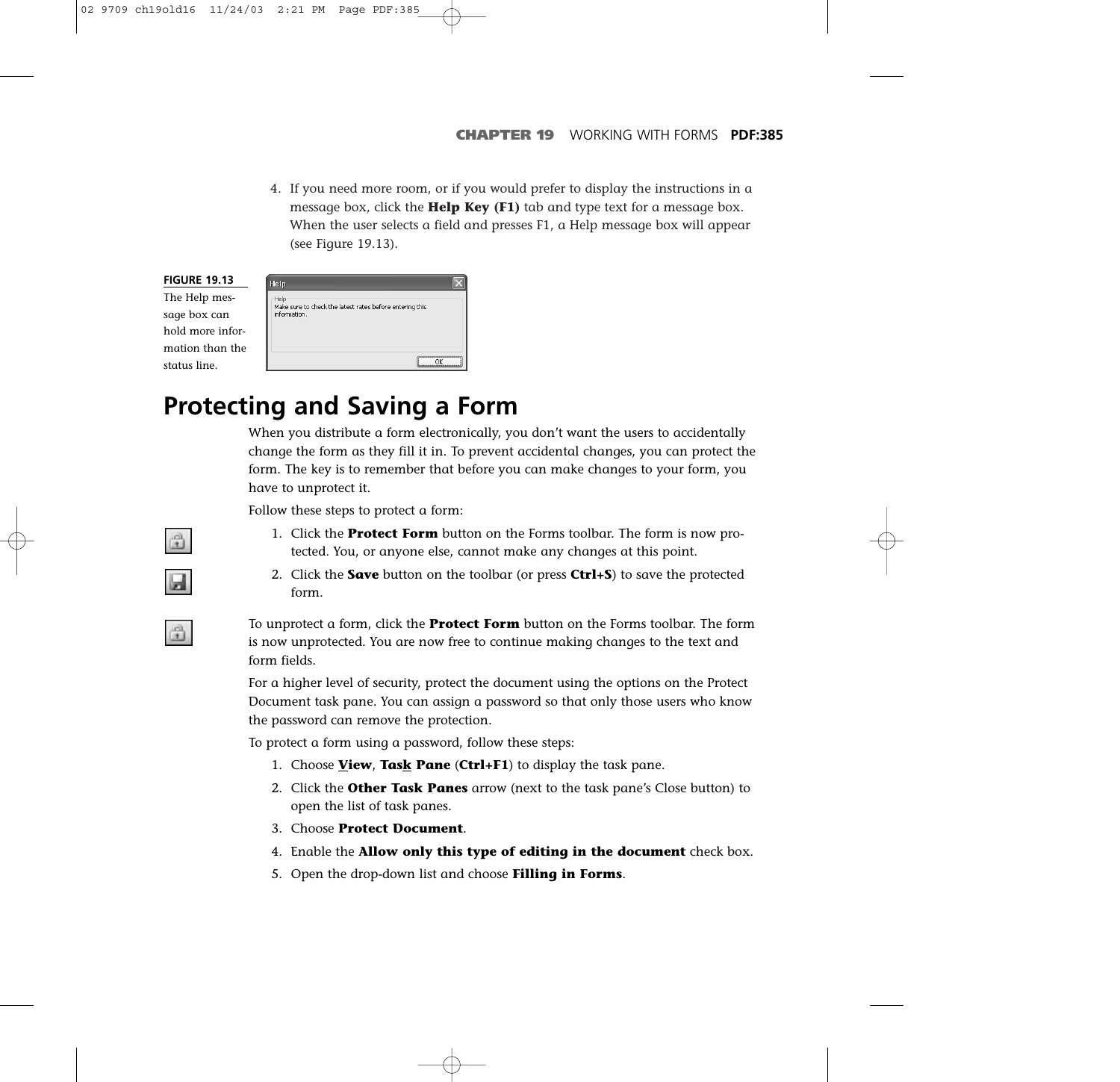Protection dialog box (see Figure 19.14).



Type a password here

6. Click **Yes, Start Enforcing Protection** to open the Start Enforcing

- 7. Type a password and then confirm it.
- 8. Click **OK.** Then, if you want, close the task pane by clicking the Close button.

### **Testing a Form**

When you are developing your forms, you should test them as you go along and make sure everything is working the way you want. To test a form, you have to protect it. After it is locked, you can test the check boxes, open the drop-down lists, and type information into the text form fields. Make sure the help text is displayed on the status bar or in a message box when you select a field and press F1.

When you're ready to continue working on the form, you'll have to unprotect it and then reset the fields to remove the information you entered during the test. To reset the form fields, click the **Reset Form Fields** button on the Forms toolbar.

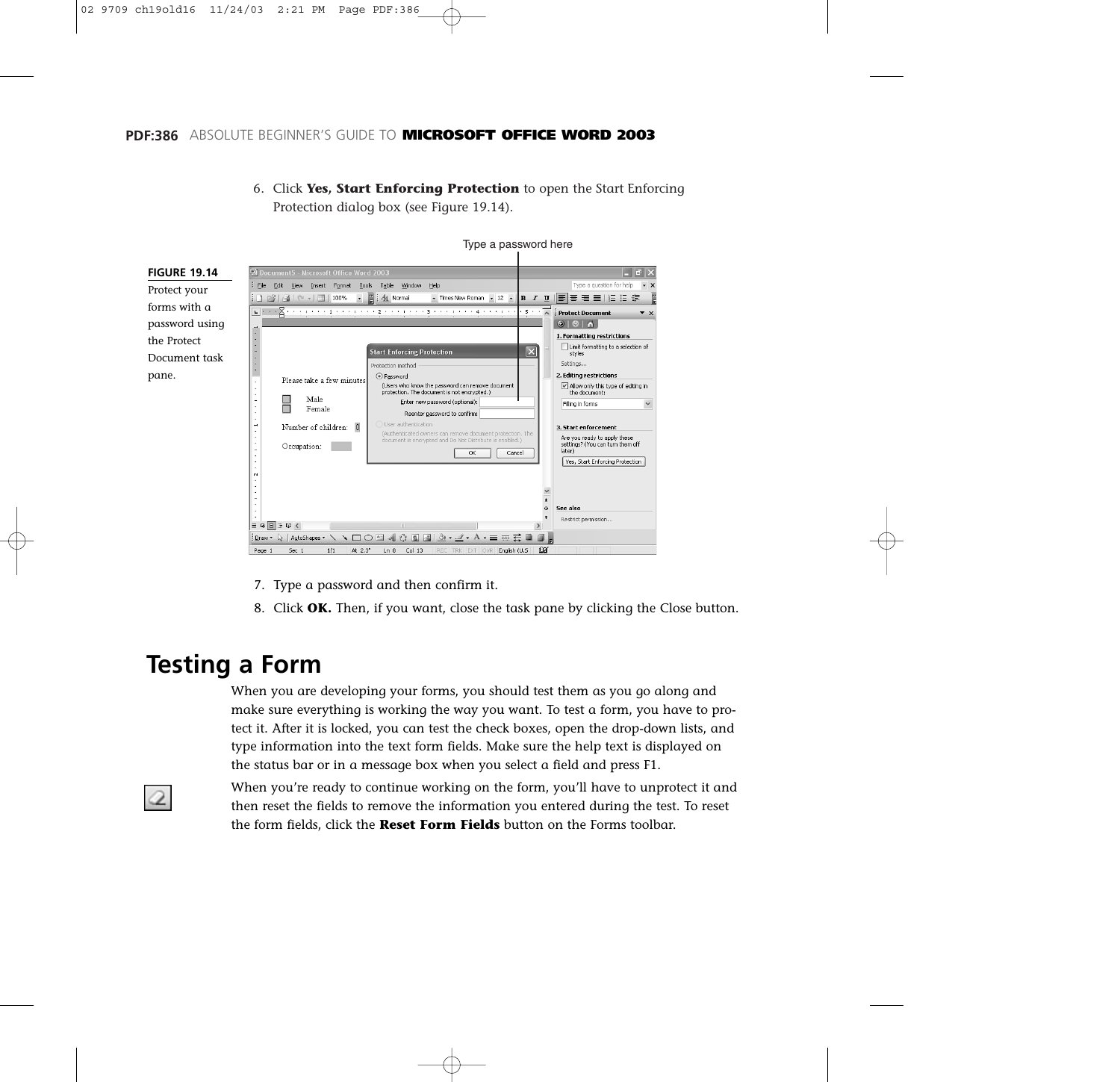### **Capturing the Data**

Another advantage of filling in forms electronically is that you can "capture" the data and use it. For example, you might decide to start a database from the information on the forms. There are two ways to grab the data from a form. You can print or save only the data that was typed in (or selected), without any of the labels and instructions.

To print only the data from a form, do the following:

- 1. Open the document that contains the form data.
- 2. Choose **Tools**, **Options** and then click the **Print** tab.
- 3. Enable the **Print data only for forms** check box and then click **OK**.
- 4. Click the **Print** button.

If you play your cards right, you can save the data from your forms into a file that can be used directly in a spreadsheet or database program. The key is extracting only the form data and saving the data in the right format.

To save the data from a form, follow these steps:

- 1. Open the document that contains the form data.
- 2. Choose **Tools**, **Options** and then click the **Save** tab.
- 3. Enable the **Save data only for forms** check box and then click **OK**.
- 4. Choose **File**, **Save Copy As**.
- 5. Type a name for the file in the **File name** text box.
- 6. In the **Save as type** drop-down list, select **Plain Text (\*.txt)**.
- 7. The default settings will create a comma-delimited text file, which is easily imported into other applications. Click **OK** to create the file.
- 8. You may also see a File Conversion dialog box, which notes some of the formatting may be lost and asks what sort of text encoding you want. The default Windows encoding is fine, so you can click **OK**.